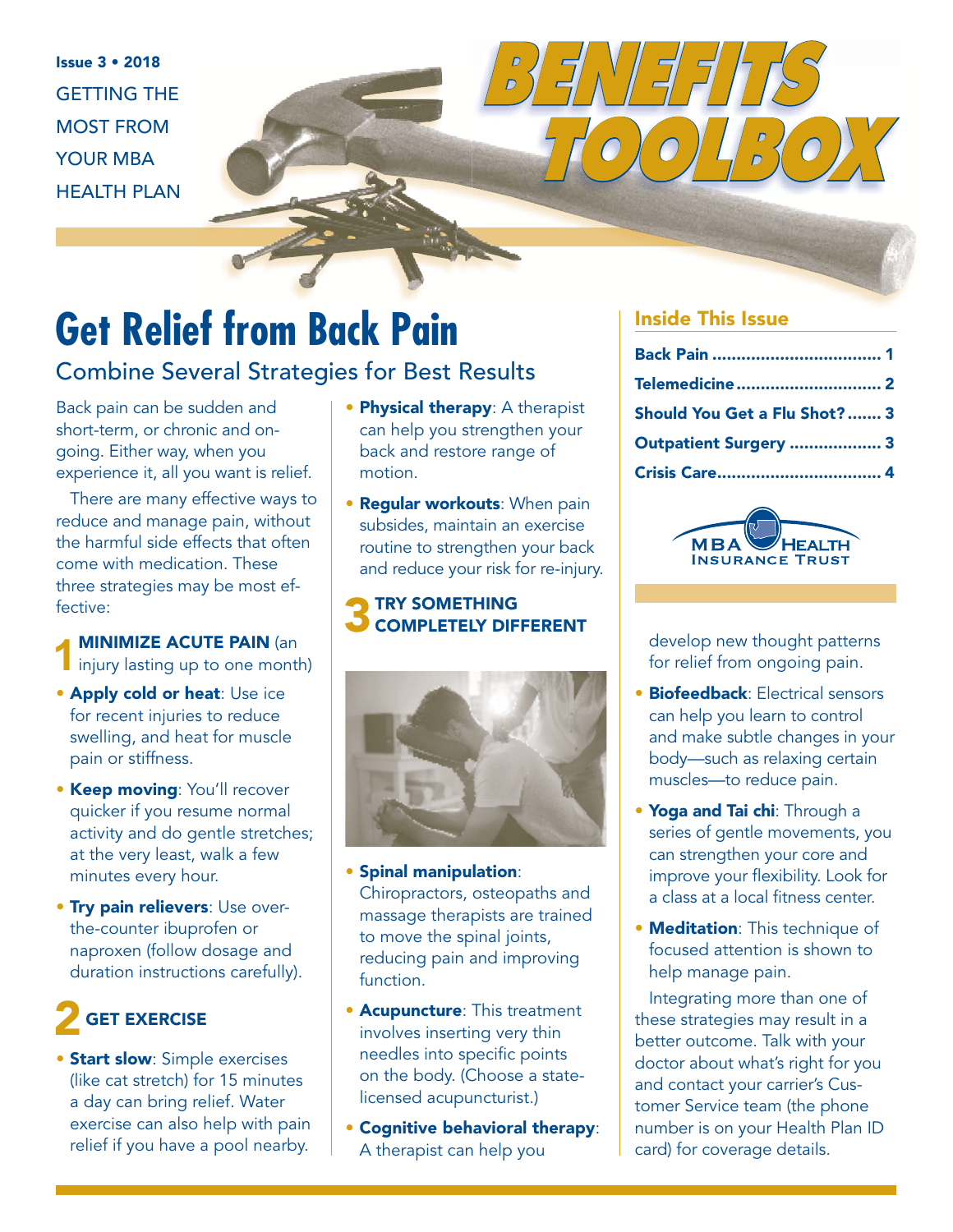# **The Doctor Is In … Out There**

### Virtual Visits Are a Convenient Option for Non-Urgent Care

Instead of going to your doctor's office for a scheduled appointment, you can meet with a doctor by phone, video chat or secure messaging.

Virtual care is a convenient alternative that offers highquality care, comparable to an in-person visit. The doctor can diagnose your condition, give advice and prescribe medication … just like an office visit.

The advantages of virtual visits add up fast:

- Call from anywhere: You can be at home, at work, or traveling
- Save time: You don't have to drive to the doctor's office
- Less exposure: You don't have to sit in a waiting room with sick people
- As you are: You can meet with the doctor in your pajamas or sweats
- Any enrolled family member: You can have a virtual visit for yourself or enrolled family members
- Anytime of day or night: You can get care around the clock
- An appointment may not be necessary: You can meet with a doctor the same day
- Save money: Your costs (time + mileage + copay) are lower

Learn how to request a virtual visit with a doctor—and get details about your Plan's benefit coverage—by contacting your carrier's Customer Service team. The phone number is always easy to find on your Health Plan ID card.

#### Give Virtual Care a Try

A doctor visit by phone, video or secure messaging is a great option for these kinds of nonurgent issues:

- Cold, flu or nasal congestion
- Sore throat, cough or bronchitis
- Allergies and asthma
- Infections: ear, sinus, respiratory
- Bladder infection or urinary tract infection
- Diarrhea or vomiting
- Rash or insect bite
- Arthritis pain
- Sprains and strains

#### WHAT IS VIRTUAL CARE?

Virtual care is a general term that refers to a doctor visit by phone, video or secure messaging.

In a virtual visit, you are in one place and the doctor is in another, approved site, such as a medical office, clinic, facility or hospital.

**TELEMEDICINE** refers to a virtual visit to consult, diagnose or treat a real-time health condition. For example, you have seasonal allergies and have a virtual visit to get advice and/or a prescription for symptom relief.

- **Kaiser Permanente** covers Telemedicine services from approved providers.
- **Regence BlueShield** covers Telemedicine services from approved providers.
- Asuris Northwest Health covers Telemedicine services from approved providers.

TELEHEALTH refers to a virtual visit that takes the place of an in-office visit with a provider with whom you have an established relationship. For example, you have a virtual visit to discuss test results.

- **Regence BlueShield** covers Telehealth services only with contracted doctors in certain states.
- **Asuris Northwest Health** covers Telehealth services only with contracted doctors in certain states.

Contact your carrier's Customer Service team for details about your Plan's coverage.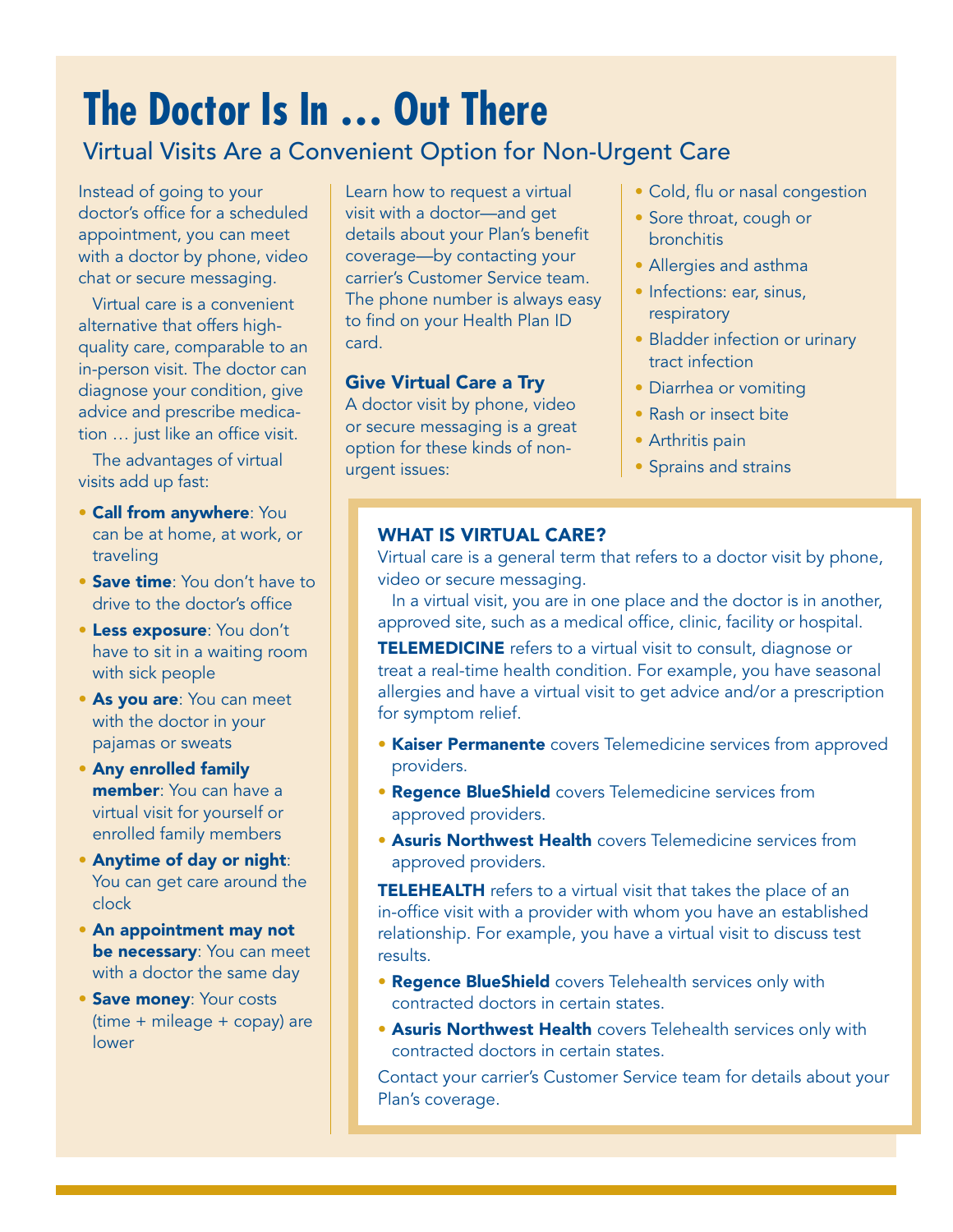# **Should You Get a Flu Shot This Year?**

### Yes! The Best Way to Protect Against the Flu Is to Get Vaccinated

Most of us think of the flu as an unpleasant—but not serious illness. In reality, an estimated 12,000–49,000 people will die from complications this flu season. Last year's flu season was the worst in a decade, sending a million people to the hospital and killing thousands, including 172 children.

That's why the Centers for Disease Control (CDC) recommends that everyone, 6 months of age and older, get a flu shot, every year.

Why do I need a flu shot every year? The vaccine ingredients are updated every year to combat the changing strains of flu viruses that circulate. Plus, your body's immunity declines, and the annual vaccine provides optimal protection.

Does the flu shot really work? Yes. The vaccine reduces your risk of getting the flu by 40%-60%, when the vaccine is well-matched to the circulating flu viruses.

Are there different kinds of flu vaccines? Yes. Standard "trivalent" vaccines protect against three flu viruses; "quadrivalent" vaccines protect against four. Plus, there are variations for people who are 65 or older, allergic to eggs, or pregnant. Ask your health care provider which vaccine is best for you.

Can I get still get the flu, even if I get a flu shot? Yes; the vaccine only reduces your risk of getting sick. But if you do get the flu, the vaccine may make your

illness milder—which could help you avoid a hospital stay.

When should I get a flu shot? If possible, get a flu shot before flu season (October through May) begins, but even if you get one as late as January, it will still provide protection. The vaccine is fully effective 2 weeks after it is administered.

#### Where can I get a flu shot, and how much will it cost? Get

vaccinated at your doctor's office (call to see when the vaccine will be available) or a participating retail pharmacy. Your Health Plan covers flu shots at 100%, but there may be a copay if you get one at your doctor's office.

Learn more at flu.gov.

## **In and Out in a Day** Outpatient Surgery Has Many Advantages

Many surgical procedures that once required a hospital stay, like small joint replacements, gallbladder removal and carpal tunnel release surgery, can now be done at an outpatient (or ambulatory) surgical center.

When your doctor recommends surgery, ask if having it at an out patient facility is an option … you'll be glad you did for a number of reasons:

- **Less time**: You'll be on your way home within a few hours of the procedure.
- Recover at home: Rest in the comfort of your own home.
- Reliable schedules: Because outpatient procedures are rarely emergencies, last minute operating room changes are unlikely.
- **Quicker recovery: Safer, less**invasive techniques (such as laparoscopy and arthroscopy) allow your body to heal faster.
- Less anesthesia: Procedures are often done with local or regional anesthesia, which has fewer side effects than general anesthesia.
- Lower risk of infection: You have limited exposure time and there are fewer infectious patients (compared to a hospital).
- **Save money: Outpatient** facilities don't have a hospital's overhead costs, and your short visit requires fewer resources which can mean a big difference in your out-of-pocket costs.

Compare costs at outpatient facilities and hospitals in your area.

REGENCE MEMBERS: Go to regence.com, click on Members, then Estimating Costs.

ASURIS NORTHWEST HEALTH MEMBERS: Go to asuris.com, click on Members, then Estimating Costs.